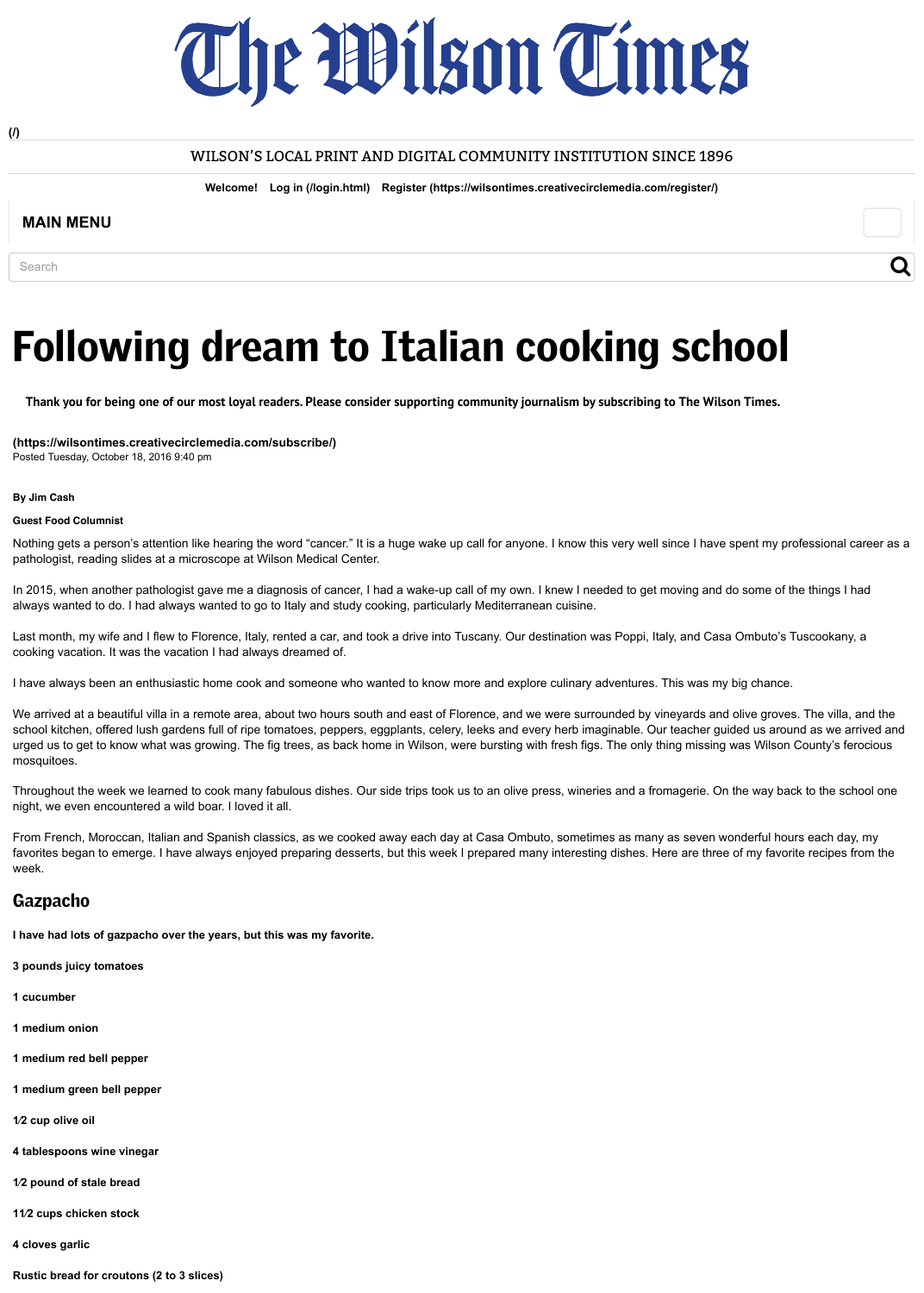**Roughly chop all the cleaned vegetables, garlic and onion, place in bowl, add olive oil, and leave to macerate for two hours. Reserve some cucumber and tomato for garnish.**

**Soak the break (discard crust) with chicken stock and vinegar in another bowl.**

**Process vegetables and bread in a blender. Season to taste with salt and hint of cayenne pepper. Leave in refrigerator until serving.**

**Serve in four bowls. For garnish, slice two to three slices of country bread into 1⁄2-inch cubes, and fry in olive oil to make croutons.**

**Using some of the saved cucumbers and tomatoes for garnish, add the croutons and serve.**

**Recipe tip: Gazpacho may improve in taste if made the day before.**

**Serves four.**

## Almond Macaroons

**These have a wonderful texture.**

#### **2 eggs**

**16 ounces slivered almonds (ground finely in food processor)**

**1 teaspoon baking powder**

**2 tablespoons orange flower water\***

**1 cup confectioners' sugar**

**Grated zest of 1 lemon**

**Almonds for garnish**

**Break eggs into bowl. Beat lightly with fork. Incorporate sugar and baking powder.**

**Add ground almonds, lemon zest and orange flower water. Mix to a smooth paste.**

**Grease hands with olive oil, and roll dough into small balls 1-inch in diameter.**

**Flatten onto a plate filled with confectioner's sugar. Push an almond for garnish into the middle.**

**Place onto a parchment-lined baking tray, leaving space between each.**

**Bake at 300 degrees for 15 minutes. Cool on a wire rack.**

**\* A substitute for orange flower water is one part orange extract to two parts lemon juice.**

**Makes two dozen.**

## Pork Tenderloin with Pancetta, Grapes and Walnuts

**1 whole, trimmed pork tenderloin**

**16 ounces thinly sliced pancetta\***

**1 clove garlic, finely chopped**

**2 to 3 teaspoons fresh thyme, finely chopped** 

**Salt and pepper**

**8 ounces red, seedless grapes, halved**

**8 ounces white, seedless grapes, halved**

**1⁄2 cups coarsely chopped walnuts**

**Olive oil for frying**

**1⁄2 cup Marsala or red wine** 

**Mix the finely chopped thyme and garlic together and add 1 teaspoon salt and 1⁄2 teaspoon black pepper. Add a few drops of olive oil to make a paste.**

**Rub sides of tenderloin with the above mixture.**

**Wrap the pancetta slices around tenderloin and secure with string.**

**In olive oil, brown tenderloin in Dutch oven — high heat, all sides.**

**Add Marsala wine and allow liquid to reduce.**

**Cover pan with lid, reduce heat and simmer for 20 minutes.**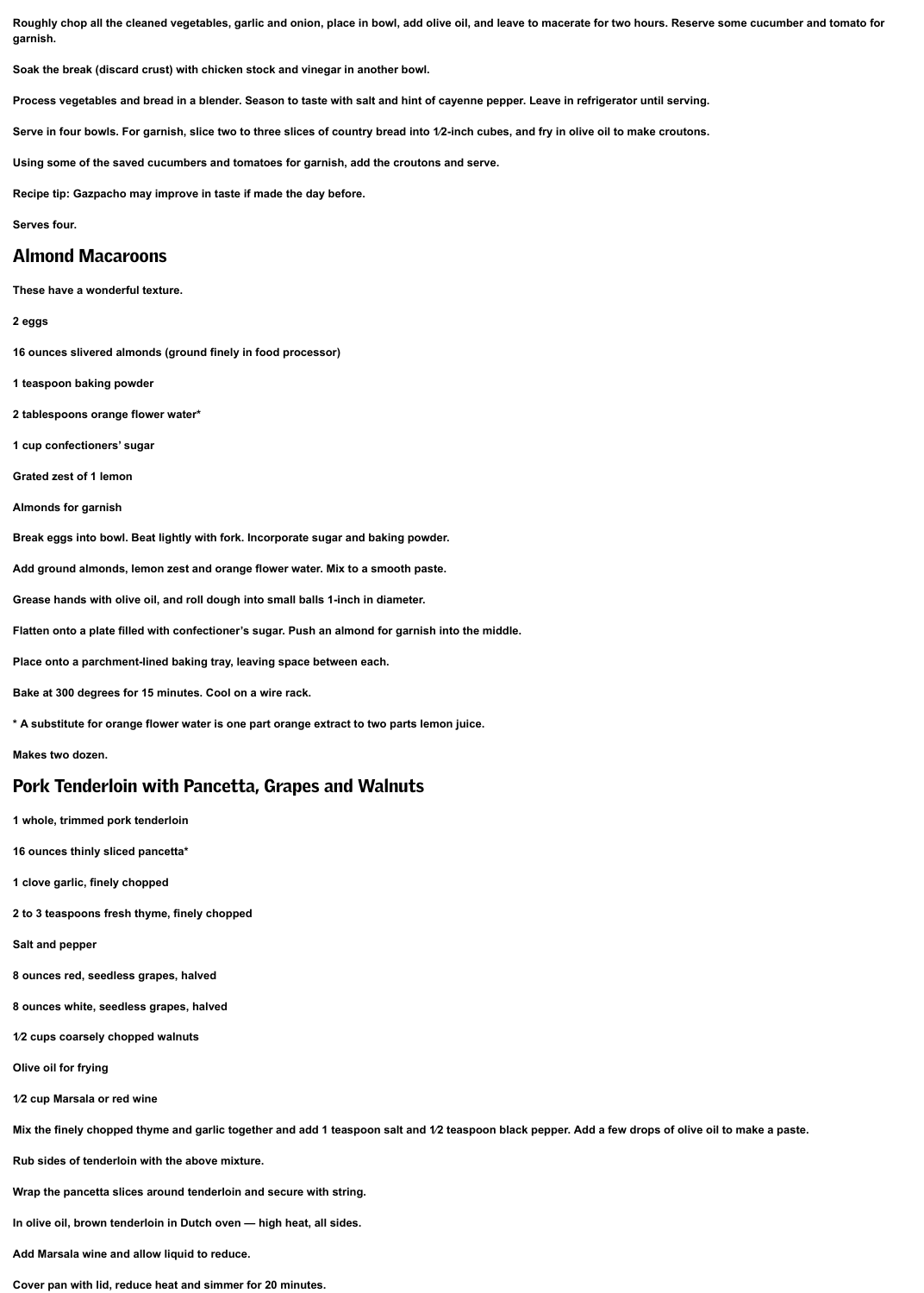

**in** [Share](javascript:void(0);)

**Add grapes and continue to simmer for 8 to 10 minutes, covered.**

**Add chopped walnuts and let simmer for 5 minutes, covered.**

**Let rest, remove string, slice pork and garnish with sauce, grapes and walnuts on serving platter.**

**\* Pancetta and bacon are both prepared from the same cut of meat. However, bacon is cured, and pancetta is not. If substituting bacon, use a thinly sliced, mildly cured version.**

*For more information about this cooking school, and to follow our chef and teacher, Laura Giusti, visit www.Tuscookany.com Laura is also on Instagram with many great recipes and food photos at @lauragiustichef.* 

Buon appetito!

*Thanks to Jim Cash for his guest food column.*



**Jim Cash participates in a the Tuscookany cooking class while on vacation in Italy last month.** CONTRIBUTED PHOTO



**Comments**



# Serving Wilson for four generations

1-800-380-3197  $(252)$  237-3197 email: joynersobits@aol.com



 **[\(http://wilsontimes.ads.communityq.com/www/delivery/ck.php?](http://wilsontimes.ads.communityq.com/www/delivery/ck.php?oaparams=2__bannerid=11__zoneid=9__cb=1e11d7eda9__oadest=http%3A%2F%2Fwww.joyners.net%2F)**